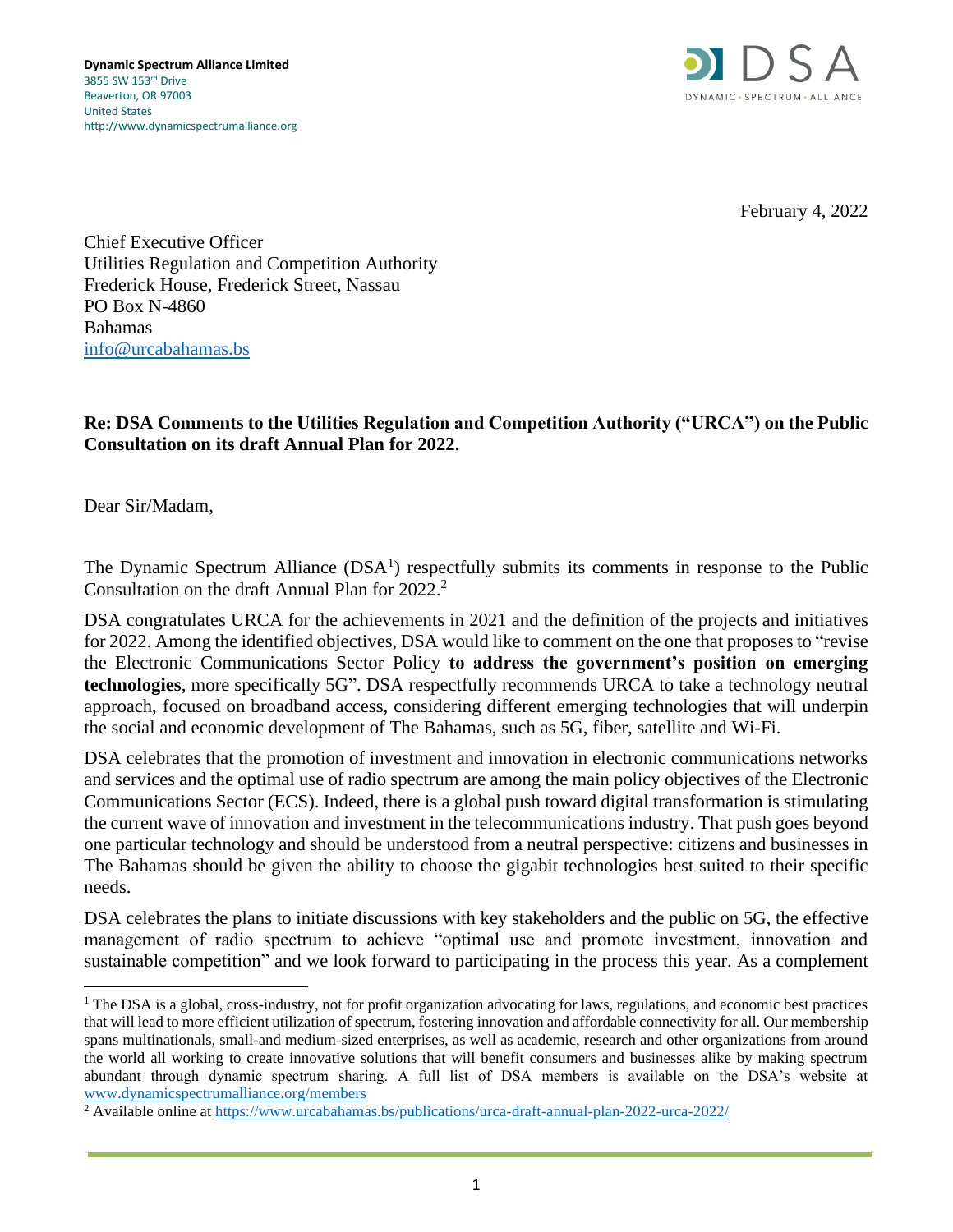

to this important project, DSA believes that URCA should also consider dedicating the entire 1200 MHz (5925-7125 MHz) of the 6 GHz band for license-exempt use, taking advantage of the full potential of this band. DSA believes that the highest and best use for this band is for Wireless Access Systems including Radio Local Area Networks (WAS/RLAN). WLAN/RLAN are expected to carry offload from cellular 5G technologies (total data offload to unlicensed going from 74% to 79% in 2022).<sup>3</sup> This will lower the costs of network deployment for mobile operators and for edge investment by neutral host and third-party providers. Importantly, it will also lower costs for consumers.

Wi-Fi accounts for over half of total traffic (fixed and mobile) transferred over the Internet<sup>4</sup> and generates enormous economic value<sup>5</sup>. As the trend towards mobility continues to increase globally, Wi-Fi is present in our lives providing wireless connectivity inside our homes and offices, but also at public hotspots such as hotels, cafes and restaurants, airports, libraries, or hospitals. Wi-Fi is the local wireless extension of the indoor fixed broadband connection for mobile devices (e.g. smartphone, tablets, laptops, etc) or for (semi) fixed terminals that are not/cannot be connected to the fixed-line network, for example because the fixed line does not reach all the in-building premises (e.g. smart TV, smart home devices, etc). Although less visible, Wi-Fi is also heavily used by industries to provide connectivity for IoT devices in e.g. smart factories.

Due to the widespread lockdowns, the Covid-19 health crisis has increased time spent on fixed broadband inside our homes. This has further underscored the importance and need for high-quality fixed connectivity (such as fibre) at home, including Wi-Fi, which is the primary way our devices connect to the fixed network. During the Covid-19 lockdowns, many of us have safely continued working, shopping, learning, entertaining, socializing and communicating with our doctors and administrations. This trend will continue once the epidemic is over. The unprecedented increase in data traffic during the pandemic has also exposed the limits of existing Wi-Fi networks, which had not seen any new licence-exempt spectrum released since 2004.

DSA believes that making the 6 GHz band available for license-exempt use opens the band for new technologies and applications while allowing incumbent services to continue to operate. Furthermore, there is a considerable regional and global momentum to make the entire 6 GHz band available for licenseexempt use. In the Americas, the United States, Brazil, Canada, Chile, Peru, Costa Rica, Honduras, and Guatemala have already permitted license-exempt use across the entire 6 GHz band. Mexico, Argentina and Colombia had consultations about the band with final decisions expected soon.

DSA has recently published a whitepaper about the 6 GHz band that answers the question of Why 1200 MHz and why now?<sup>6</sup> That whitepaper provides further details on the importance of enabling unlicensed access to the 6 GHz band.

<sup>&</sup>lt;sup>3</sup> See Cisco Systems, Cisco Visual Networking Index: Global Mobile Data Traffic Forecast Update, 2017-2022. [\(link\)](https://s3.amazonaws.com/media.mediapost.com/uploads/CiscoForecast.pdf)

<sup>4</sup> Cisco Visual Networking Index: Forecast and Trends, 2017–2022, available online at [https://davidellis.ca/wp](https://davidellis.ca/wp-content/uploads/2019/05/cisco-vni-feb2019.pdf)[content/uploads/2019/05/cisco-vni-feb2019.pdf.](https://davidellis.ca/wp-content/uploads/2019/05/cisco-vni-feb2019.pdf)

<sup>&</sup>lt;sup>5</sup> [Wi-Fi Alliance: Global Economic Value of Wi-Fi® \(2021-2025\).](https://www.wi-fi.org/download.php?file=/sites/default/files/private/Global_Economic_Value_of_Wi-Fi_2021-2025.pdf)

<sup>6</sup> Dynamic Spectrum Alliance, "6 GHz License-Exempt: Why 1200 MHz and why now?", August 2021. [\(link\)](http://dynamicspectrumalliance.org/wp-content/uploads/2021/08/6GHz-License-Exempt-Band-Why-1200-MHz-and-Why-Now.pdf).